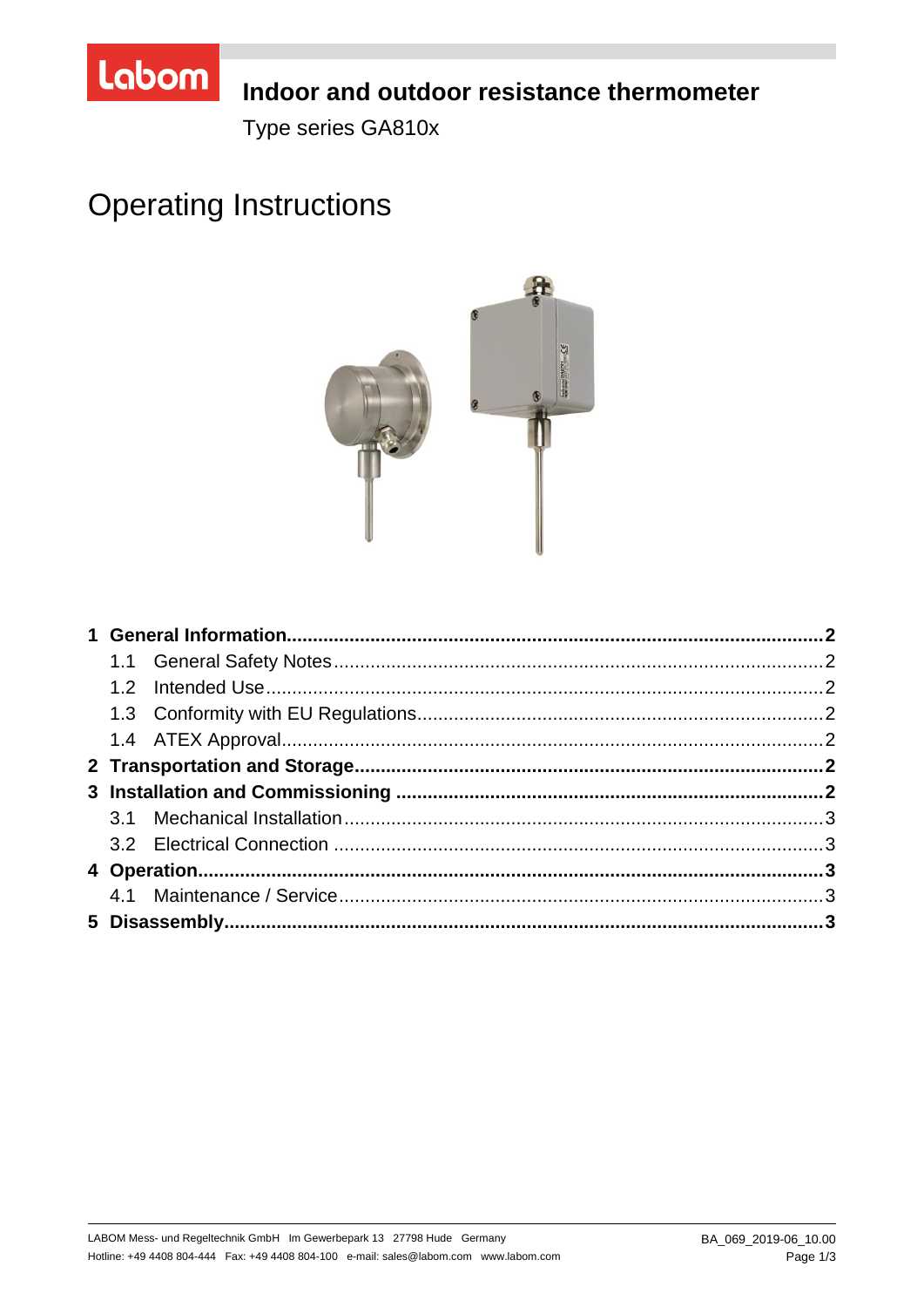## **1 General Information**

This document contains necessary information for the proper installation and use of this device. In addition to this instruction, be sure to observe all statutory requirements, applicable standards, the additional technical specifications on the accompanying data sheet (see www.labom.com) as well as the specifications indicated on the type plate.

## **1.1 General Safety Notes**

The installation, set up, service or disassembly of this device must only be done by trained, qualified personnel using suitable equipment and authorized to do so.

Ensure that the device is suitable for the process and undamaged.

#### **1.2 Intended Use**

The device is suitable for the measurement of ambient temperatures, however it is essential to ensure that the device is operated only within the temperature limits stated on the type plate.

#### **1.3 Conformity with EU Regulations**

The CE-marking on the device certifies its compliance with the applicable EU Directives for placing products on the market within the European Union.

You find the complete EU Declaration of Conformity (document no. KE\_011) at www.labom.com.

#### **1.4 ATEX Approval**

Devices of the type GA8101 are certified for use in explosive environments.

If you purchased a device with ATEX approval, please refer to the accompanying document XA\_001 for ATEX-relevant information.

#### **2 Transportation and Storage**

Store and transport the device only under clean and dry conditions preferably in the original packaging. Avoid exposure to shocks and excessive vibrations.

Permissible storage temperature: -40...80 °C

#### **3 Installation and Commissioning**

The device is adapted to a certain pipe diameter as specified in the order. Before installing the device, be sure that the device is suitable for the intended process application with respect to pipe diameter, ambient and medium temperature.